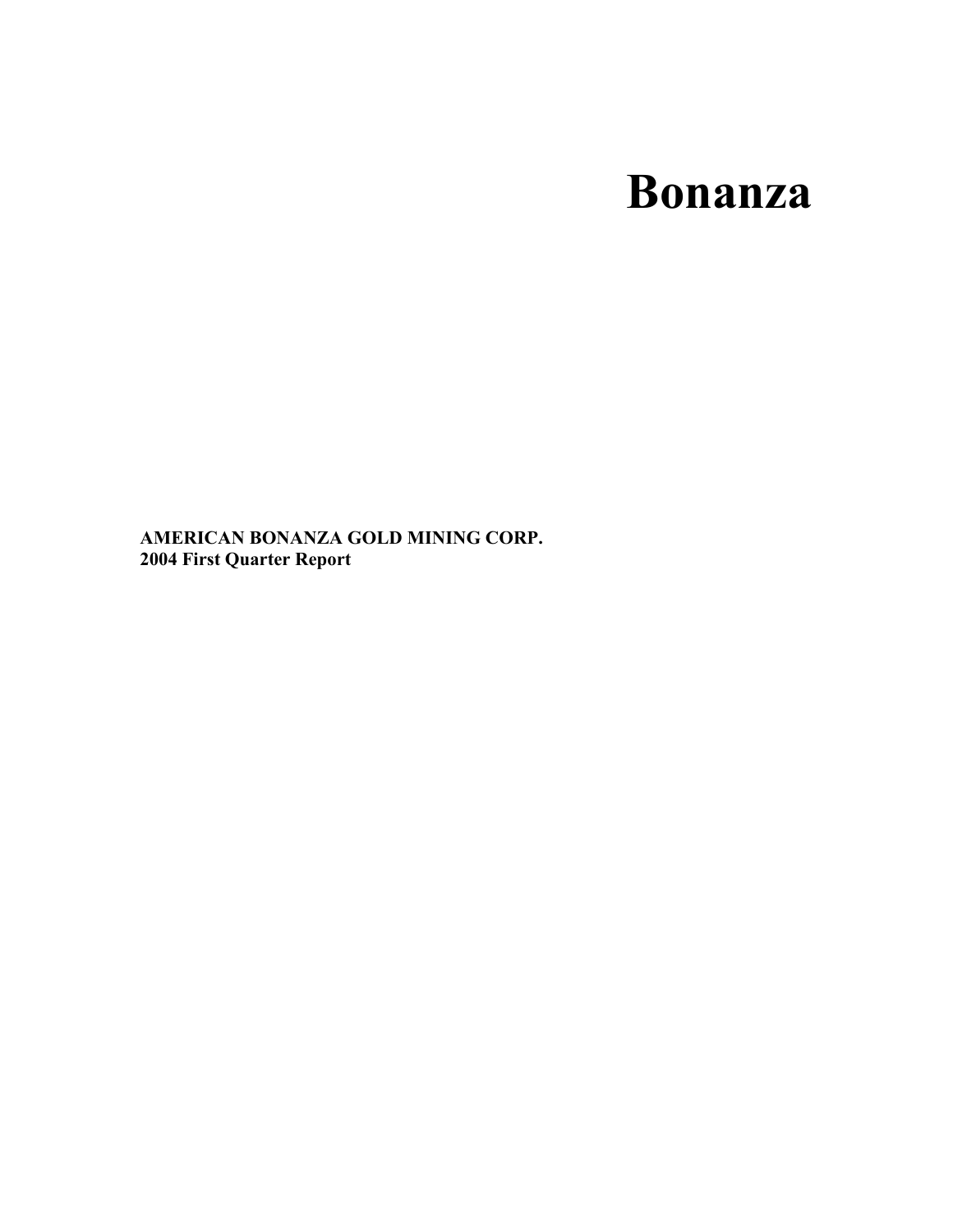# **Bonanza**

### **American Bonanza Gold Mining Corp. Management's Discussion and Analysis**

#### **General**

The following discussion of performance, financial condition and analysis should be read in conjunction with the Audited Consolidated Financial Statements of American Bonanza Gold Mining Corp. (the "Corporation") and the notes thereto for the years ended December 31, 2003 and 2002 and the Unaudited Consolidated Financial Statements for the three months ended March 31, 2004.

#### **Forward-Looking Statements**

Certain statements contained in the following Management's Discussion and Analysis constitute forward-looking statements. Such forward-looking statements involve a number of known and unknown risks, uncertainties and other factors which may cause the actual results, performance or achievements of the Corporation to be materially different from actual future results and achievements expressed or implied by such forward-looking statements. Readers are cautioned not to place undue reliance on these forward-looking statements, which speak only as of the date the statements were made, and readers are also advised to consider such forward-looking statements while considering the risks set forth below.

#### **Description of Business**

The Corporation is a development stage mining company engaged in the identification, acquisition, exploration and development of high-grade precious metals properties primarily located in the Great Basin of the American Southwest. The Copperstone gold project in Arizona, USA is currently the subject of a significant development drilling program with the objective of identifying sufficient measured and indicated resources to justify an underground, high-grade gold mine.

The Corporation conducts its exploration and development activities independently as well as through option or earn-in arrangements.

#### **Overview of Performance**

The Corporation's financial condition continues to improve with the Corporation's working capital increasing from \$13,089,684 to \$14,052,911 at March 31, 2004. This increase was primarily attributed to warrant exercises in the current period. The loss for the three months ended March 31, 2004 was \$141,737 or nil per share compared with a net loss of \$33,232 or nil per share for the comparable period in 2003.

The Corporation's current development program at Copperstone is estimated to require up to \$8 million (\$800,983 incurred in the current period) of the Corporation's current working capital to achieve a production decision on the Copperstone gold project during 2005. The current work programs at Copperstone fall into two main efforts. First, drilling programs are underway to convert resources into reserves and increase the confidence level of the resources to the measured and indicated resource category. Second, substantial drilling and other exploration programs are underway to expand the resources through the discovery of new gold zones.

The next stage of evaluation will be comprised of work programs required to complete a bankable feasibility study. This work will be based on reserves and measured and indicated resources, and will focus on metallurgical testing of a bulk ore sample, environmental and geo-technical studies and detailed estimates of the capital and operating costs. Current programs of underground and surface drilling, drifting, cross-cutting and sampling will provide detailed assay and geologic data describing the reserves and resources. Following completion of this work, if the results warrant, the Corporation will be obtaining an updated independent technical report in accordance with Canadian National Policy 43-101 and will make a production decision for Copperstone.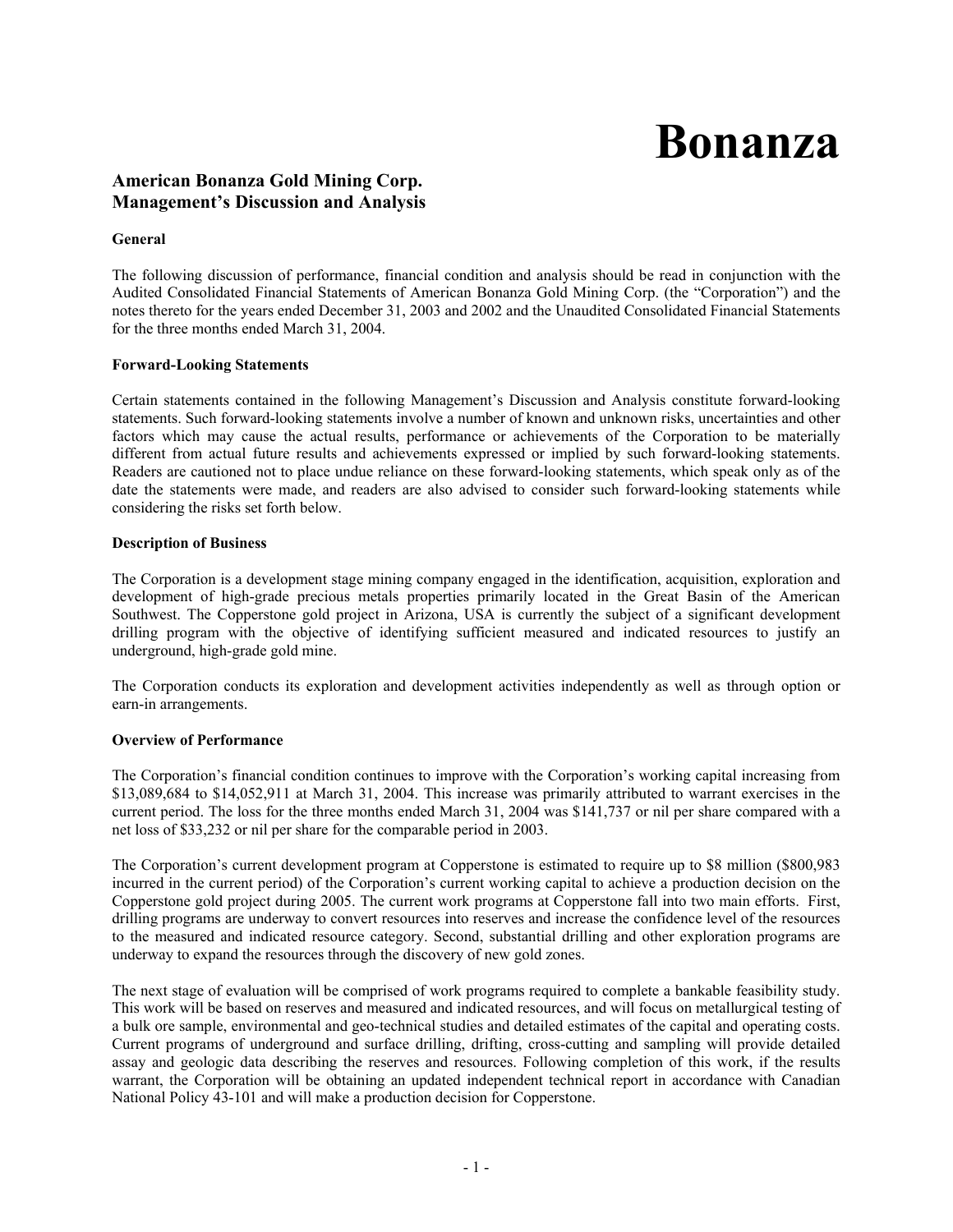#### **Selected Information**

The following table sets forth selected consolidated financial information of the Corporation for, and as of the end of, each of the last three fiscal years ended December 31, 2003 and the three month period ending March 31, 2004. The selected consolidated financial information should be read in conjunction with the Consolidated Financial Statements of the Corporation.

|                                 | March 31,    |              | December 31, |             |
|---------------------------------|--------------|--------------|--------------|-------------|
|                                 | 2004         | 2003         | 2002         | 2001        |
|                                 | (Unaudited)  |              |              |             |
|                                 |              | S            | S            | S           |
| Net loss                        | 141,737      | 605,214      | 485,054      | 1,083,622   |
| Net loss per share              | 0.00         | 0.01         | 0.01         | 0.02        |
| Total cash and cash equivalents | 14, 115, 881 | 13,406,295   | 1,616,691    | 12,968      |
| Working capital (deficiency)    | 14,052,911   | 13,089,684   | 105,622      | (1,222,858) |
| Total debt                      | Nil          | Nil          | 1,722,131    | Nil         |
| Total assets                    | 26,930,402   | 25,006,389   | 10,659,685   | 6,158,121   |
| Shareholders' equity            | 26,316,477   | 24, 202, 178 | 7,696,078    | 4,593,641   |

#### **Results of Operations**

For the three months ended March 31, 2004, the Corporation had a net loss of \$141,737 or nil per share compared with a net loss of \$33,232 or nil per share in 2003. The increase from the comparable period was primarily attributable to the increase in both general and administrative and exploration expenditures.

General and administrative expenditures increased to \$124,973 from \$92,621 in the comparable period which was the direct result of increased personnel costs and public company expenses. Increased activity also contributed to \$17,200 in business development related expenditures associated with the continual review of various corporate development opportunities. Public company expenses increased from \$17,602 to \$34,799 as a direct result the Corporation's investor relations initiatives in the period.

Exploration expenditures reflecting those amounts not directly capitalized to mineral properties increased from \$22,425 in 2002 to \$72,499 in the comparable period which continue to reflect increased activity relating to ongoing project evaluations, investigation and acquisition. The Corporation continues to conduct project evaluations using its exploration technology which represent state-of-the-art tools for modern exploration in the Great Basin of the American Southwest. Exploration expenditures in the period also includes all costs associated with maintaining the Corporation's exploration office in Reno, Nevada.

#### **Summary of Quarterly Results**

|                       | 2004    |        |         | 2003    |         |        | 2002   |         |         |
|-----------------------|---------|--------|---------|---------|---------|--------|--------|---------|---------|
| Three months<br>ended | Mar.    | Mar.   | Jun.    | Sept.   | Dec.    | Mar.   | Jun.   | Sept.   | Dec.    |
|                       |         |        |         |         |         |        |        |         |         |
| Revenue               | 84.010  | Nil    | 2.159   | 32.187  | 118.253 | Nil    | Nil    | Nil     | Nil     |
| Net loss              | 141,737 | 33,232 | 240.939 | 156,506 | 174,537 | 55,478 | 67.131 | 194.123 | 168,322 |
| Net loss per share    | 0.00    | 0.00   | 0.00    | 0.00    | 0.01    | 0.00   | 0.00   | 0.00    | 0.01    |

Selected consolidated financial information for the most recently completely quarters of fiscal 2004, 2003 and 2002 are as follows:

#### **Liquidity and Capital Resources**

The Corporation's working capital as at March 31, 2004 was \$14,052,911 compared with a working capital position of \$13,089,684 as at December 31, 2003. The increase in working capital was primarily attributed to net proceeds of \$2,256,036 from warrant exercises in the period net of development expenditures at Copperstone totaling \$800,983 and exploration expenditures at the Gold Bar and the Corporation's other exploration projects totaling \$353,263.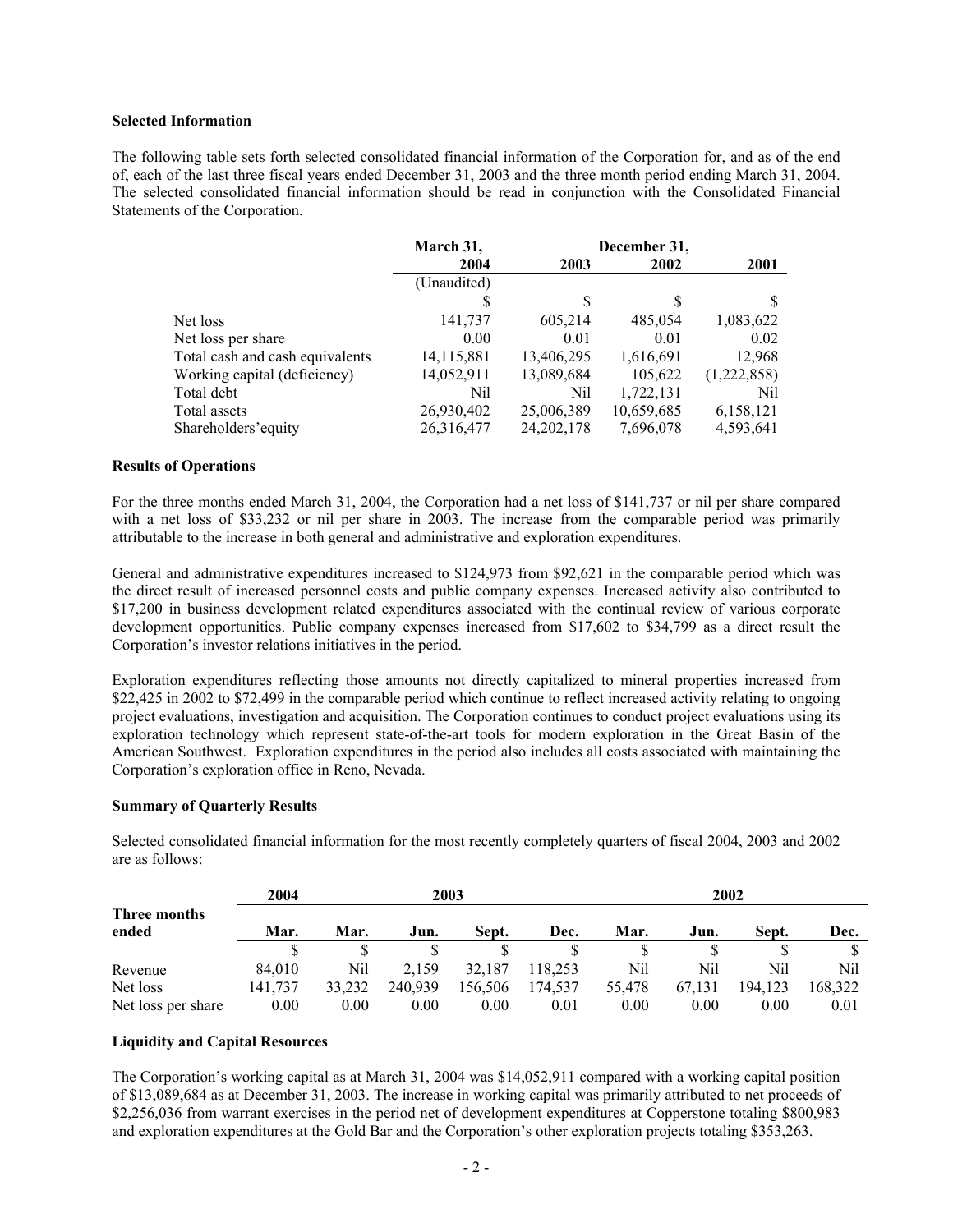During the period the Corporation continued its underground and surface exploration and development programs at the Copperstone project. A substantial detailed underground and surface drilling program is currently underway. It is anticipated that the extensive drilling from underground will locate and define the grade profile of the Copperstone Fault in the D-Zone, will provide reserve-level detailed data, and will assist in the design of future underground working and stopes. Total development and exploration expenditures during the period totaled \$800,983 or \$3,314,503 (December 31, 2003 -\$2,513,520) since the Copperstone development program began in 2002.

As at March 31, 2004, the Corporation had cash of \$14,115,881 compared to \$13,406,295 as at December 31, 2003. In management's opinion the Corporation's current cash and working capital position as at March 31, 2004 will provide adequate funding for purposes of accelerating the Copperstone project, if results warrant, towards a bankable feasibility and to conduct further exploration programs on Gold Bar, Pamlico and its other projects. The current work program at Copperstone falls into two main efforts. First, drilling programs are underway to convert resources into reserves and increase the confidence level of the resources to the measured and indicated resource categories. Second, substantial drilling and other exploration programs are underway to expand the resources through the discovery of new gold zones.

#### **Critical Accounting Estimates and Risk Factors**

Critical accounting estimates used in the preparation of the financial statements include the Corporation's estimated recoverable value on its mineral properties. The business of mineral exploration and extraction involves a high degree of risk with very few properties that are explored and developed that ultimately achieve commercial production. At present, none the Corporation's properties have a known body of commercial ore.

The Corporation's estimated recoverable value on its mineral projects is based on estimated underlying mineral resources associated with the properties and future costs that may be required for ultimate realization through mining operations or by sale. The Corporation is in an industry that is exposed to a number of risks and uncertainties, including exploration, development, commodity, operating, ownership, political, funding, currency and environmental risk. While factoring these risks the Corporation has relied on very preliminary resource estimates on its properties, however, these assumption are potentially subject to significant changes that are not yet determinable. Accordingly, there is always the potential for a material change to the presentation in the financial statements relating to the carrying value of the Corporation's mineral properties.

#### **Change in Accounting Policy**

Effective January 1, 2004, the Corporation adopted the Canadian Institute of Chartered Accountants standard on stock-based compensation. Under this standard the Corporation is required to expense over the vesting period the fair value of stock options at the date of grant. As permitted by this standard the Corporation applied this change retroactively, without restatement, for options granted on or after January 1, 2002. As a result, the opening deficit as at January 1, 2004 was adjusted to reflect an expense of \$2,874,967 relating to stock options granted since January 1, 2002 with a corresponding increase to contributed surplus. For the three months ended March 31, 2004, no stockbased compensation expense was recorded as there were no stock options granted in the period.

Prior to January 1, 2004, no stock-based compensation expense was recognized when stock options were issued to employees or directors but pro forma disclosure was provided as if these grants were accounted for using the fair value method for stock options granted after January 1, 2002.

#### **Use of Financial and Other Instruments**

The Corporation has not entered into any specialized financial agreements to minimize its investment, currency or commodity risk. There are no off-balance sheet arrangements. The principal financial instruments affecting the Company's financial condition and results of operations is currently its cash and cash equivalents, a substantial portion of which relate to the Corporation's equity financings completed in 2003 and related warrant exercises during the current period. A significant portion of the Corporation's cash balance is invested in short-term investments.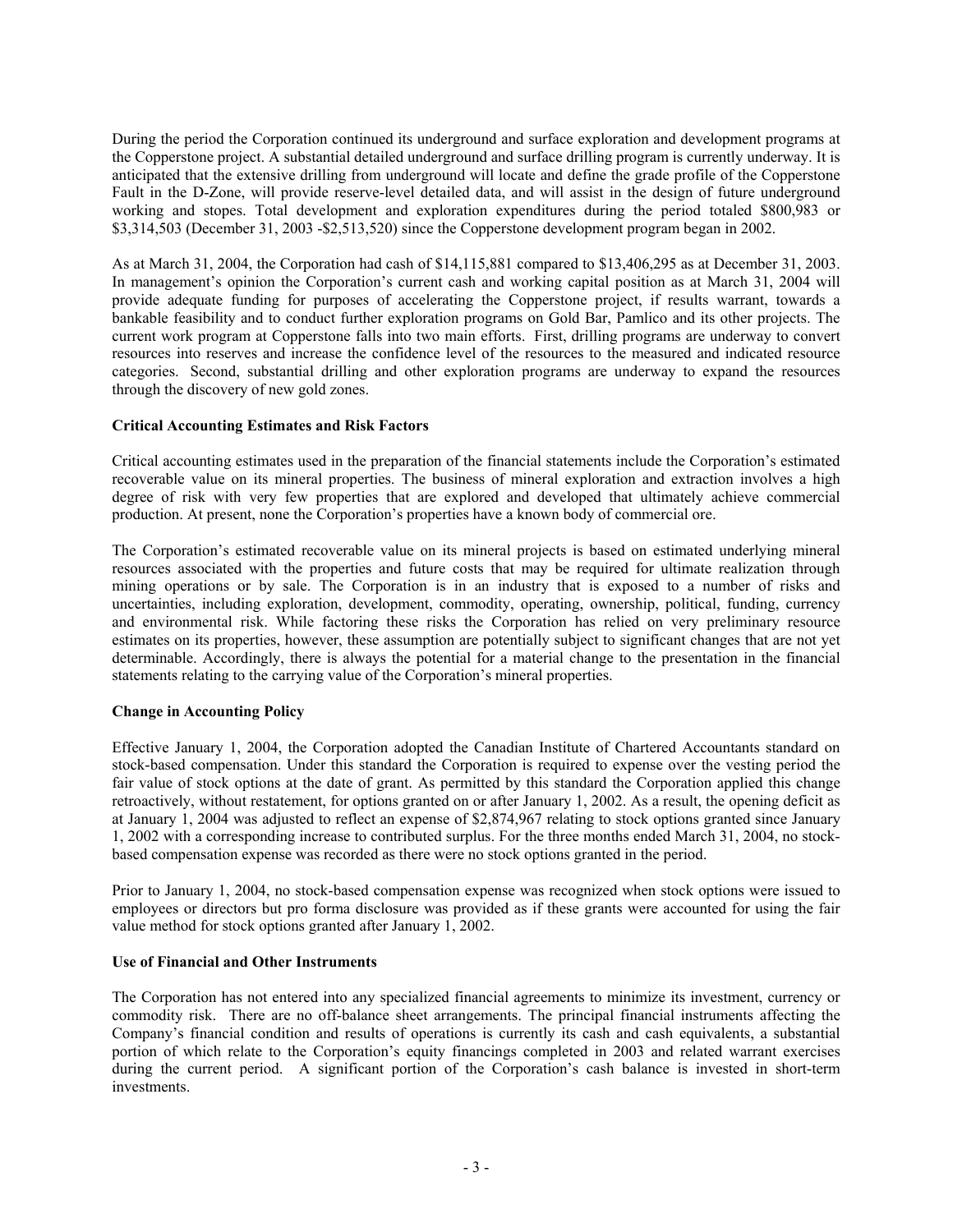#### **Outlook**

The Corporation will continue to focus the majority of its exploration and development efforts in the Great Basin and the American Southwest for purposes of the identifying, acquiring, exploring and developing high-grade precious metals properties. The Corporation will also continue to use its exploration technology which represents a sophisticated merger of comprehensive data, geological analysis, and software which represent state-of-the-art tools for modern exploration in the Great Basin of the American Southwest. In management's opinion this technology will be the catalyst for future corporate growth.

As a mining company in the development stage the future liquidity of the Corporation will be affected principally by the level of its development and exploration expenditures and by its ability to raise an adequate level of capital through the capital markets. In management's opinion the Corporation's current working capital will be sufficient for funding its planned exploration and development expenditures in 2004 on the Copperstone project, achieving its exploration initiatives on its other exploration projects and meeting its ongoing obligations as they become due.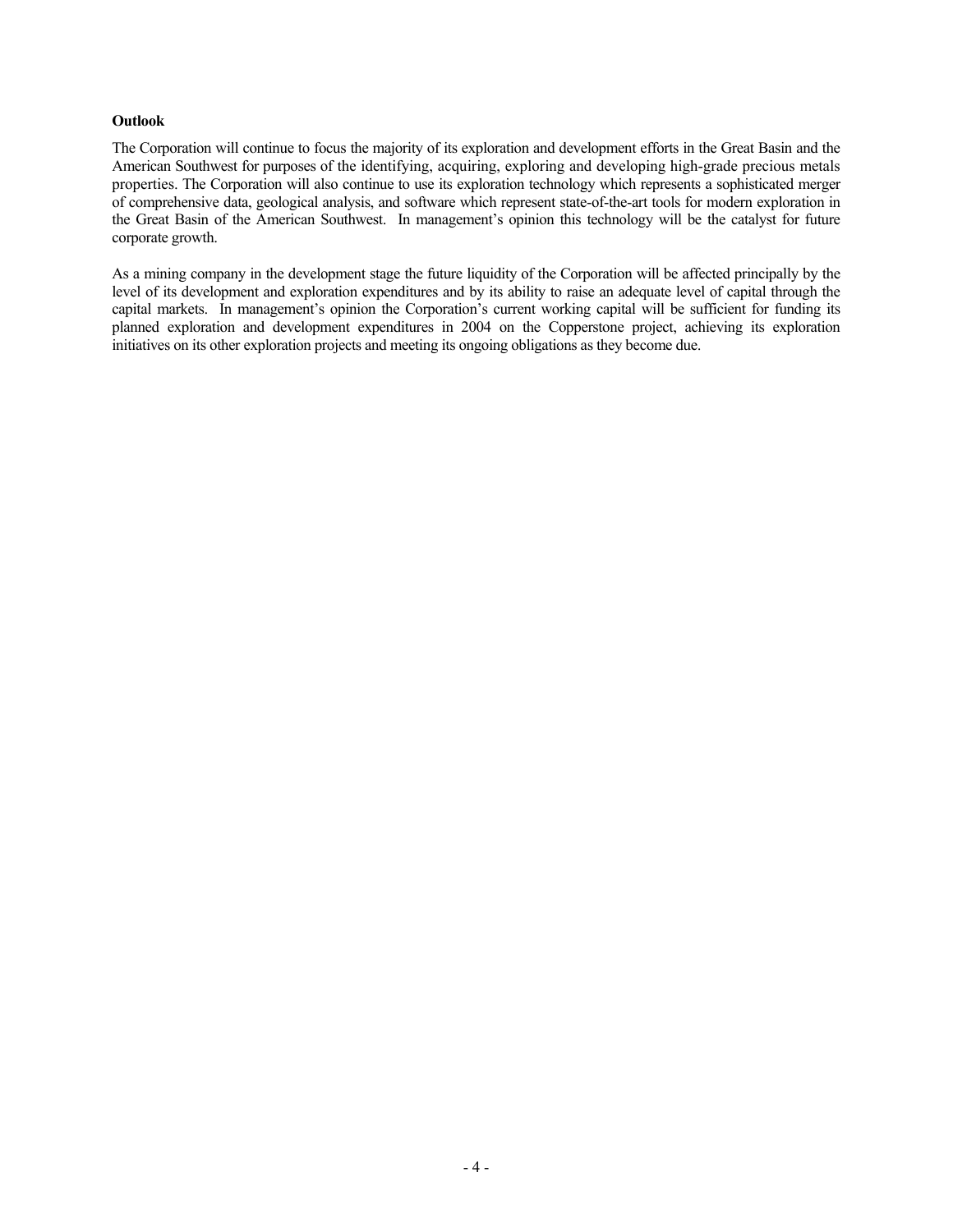| <b>CONSOLIDATED BALANCE SHEETS</b>                                               |                     |                   |
|----------------------------------------------------------------------------------|---------------------|-------------------|
| (Unaudited)                                                                      | March 31,           | December 31,      |
|                                                                                  | 2004                | 2003              |
|                                                                                  | \$                  | \$                |
| <b>ASSETS</b>                                                                    |                     |                   |
| <b>CURRENT ASSETS</b>                                                            |                     |                   |
| Cash and cash equivalents                                                        | 14,115,881          | 13,406,295        |
| Accounts receivable                                                              | 173,882             | 103,231           |
| Prepaid expenses                                                                 | 33,419              | 33,215            |
| Marketable securities (note 4)                                                   | 15,000              | 22,500            |
|                                                                                  | 14,338,182          | 13,565,241        |
| MINERAL PROPERTIES (note 5)                                                      | 12,560,362          | 11,406,116        |
| OFFICE EQUIPMENT, net                                                            | 31,858              | 35,032            |
|                                                                                  | 26,930,402          | 25,006,389        |
| <b>LIABILITIES</b>                                                               |                     |                   |
| <b>CURRENT LIABILITIES</b>                                                       |                     |                   |
| Accounts payable and accrued liabilities (note 5 (a))                            | 285,271             | 475,557           |
| <b>FUTURE INCOME TAXES</b>                                                       | 328,654             | 328,654           |
|                                                                                  | 613,925             | 804,211           |
| <b>SHAREHOLDERS' EQUITY</b>                                                      |                     |                   |
| Share capital (note 7)                                                           | 40,464,790          | 38,208,754        |
| Contributed surplus (note 3 and 7)<br>Cumulative currency translation adjustment | 3,107,509<br>43,031 | 232,542<br>43,031 |
| Deficit                                                                          | (17, 298, 853)      | (14, 282, 149)    |
|                                                                                  | 26,316,477          | 24, 202, 178      |
|                                                                                  | 26,930,402          | 25,006,389        |
| CHIDCEOHEMT EVENT $(n_0t_0, 7)$                                                  |                     |                   |

# SUBSEQUENT EVENT (note 7)

CONTINGENT LIABILITY (note 5(a))

#### **APPROVED ON BEHALF OF THE BOARD,**

Signed: Brian P. Kirwin **Director** 

Signed: Robert T. McKnight Director

The accompanying notes are an integral part of these consolidated financial statements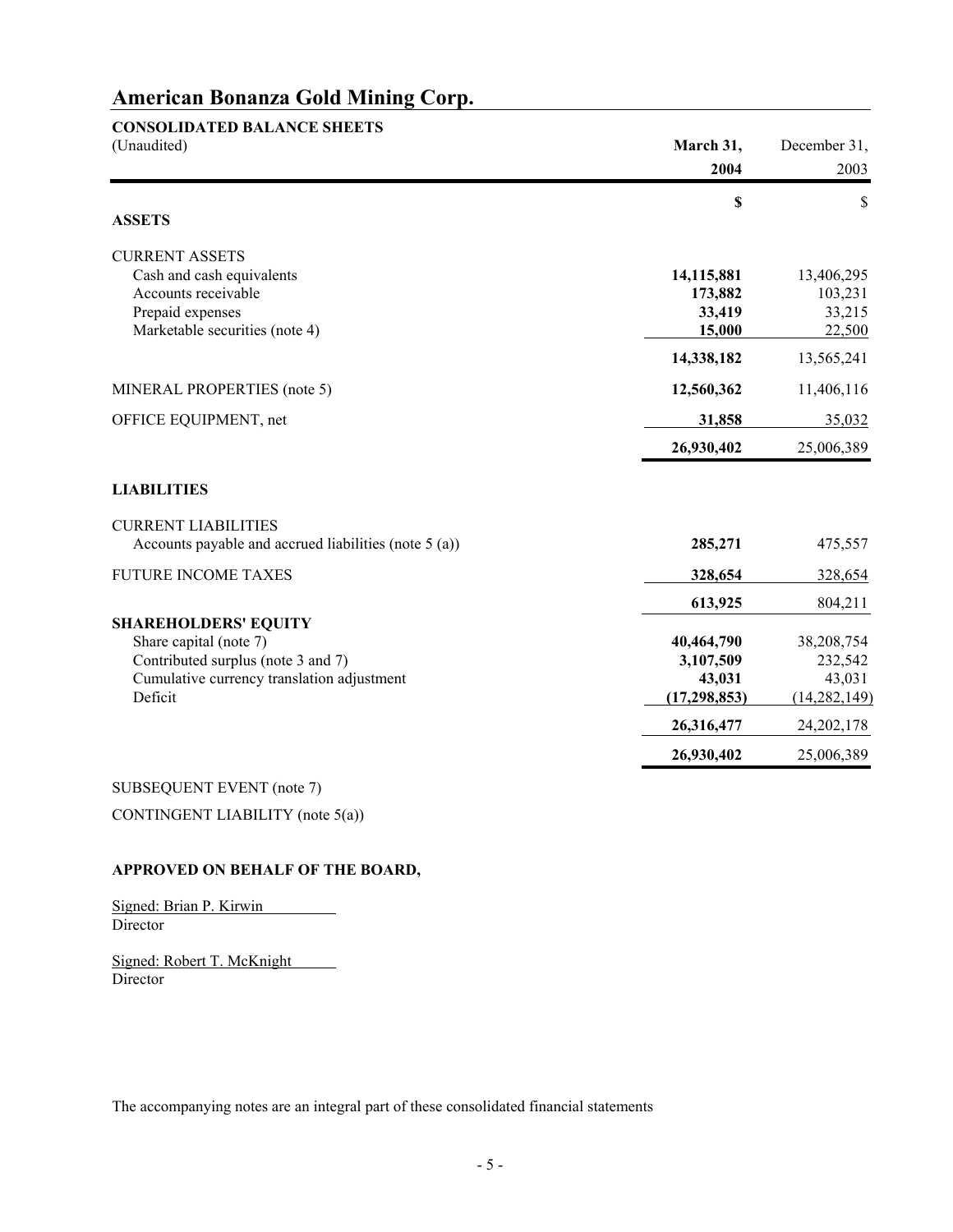## **CONSOLIDATED STATEMENTS OF OPERATIONS AND DEFICIT**

For the three months ended March 31,

| (Unaudited)                                               | 2004           | 2003         |
|-----------------------------------------------------------|----------------|--------------|
|                                                           | \$             | \$           |
| <b>REVENUE</b>                                            |                |              |
| Interest income                                           | 84,010         |              |
| <b>EXPENSES (INCOME)</b>                                  |                |              |
| General and administrative (note 8)                       | 124,973        | 92,621       |
| Exploration                                               | 72,499         | 22,425       |
| Business development                                      | 17,200         | 13,565       |
| Amortization                                              | 3,174          | 2,852        |
| Foreign exchange                                          | 401            | (98, 231)    |
| Marketable securities written down                        | 7,500          |              |
|                                                           | 225,747        | 33,232       |
| <b>NET LOSS</b>                                           | (141, 737)     | (33, 232)    |
| DEFICIT, beginning of period                              | (14, 282, 149) | (13,676,935) |
| CUMULATIVE EFFECT OF CHANGE IN ACCOUNTING POLICY (note 3) | (2,874,967)    |              |
| DEFICIT, end of period                                    | (17, 298, 853) | (13,710,167) |
| <b>LOSS PER COMMON SHARE</b>                              |                |              |
| Basic and diluted                                         | (0.00)         | (0.00)       |
| <b>WEIGHTED AVERAGE NUMBER OF SHARES</b>                  | 173,026,314    | 96,591,420   |

The accompanying notes are an integral part of these consolidated financial statements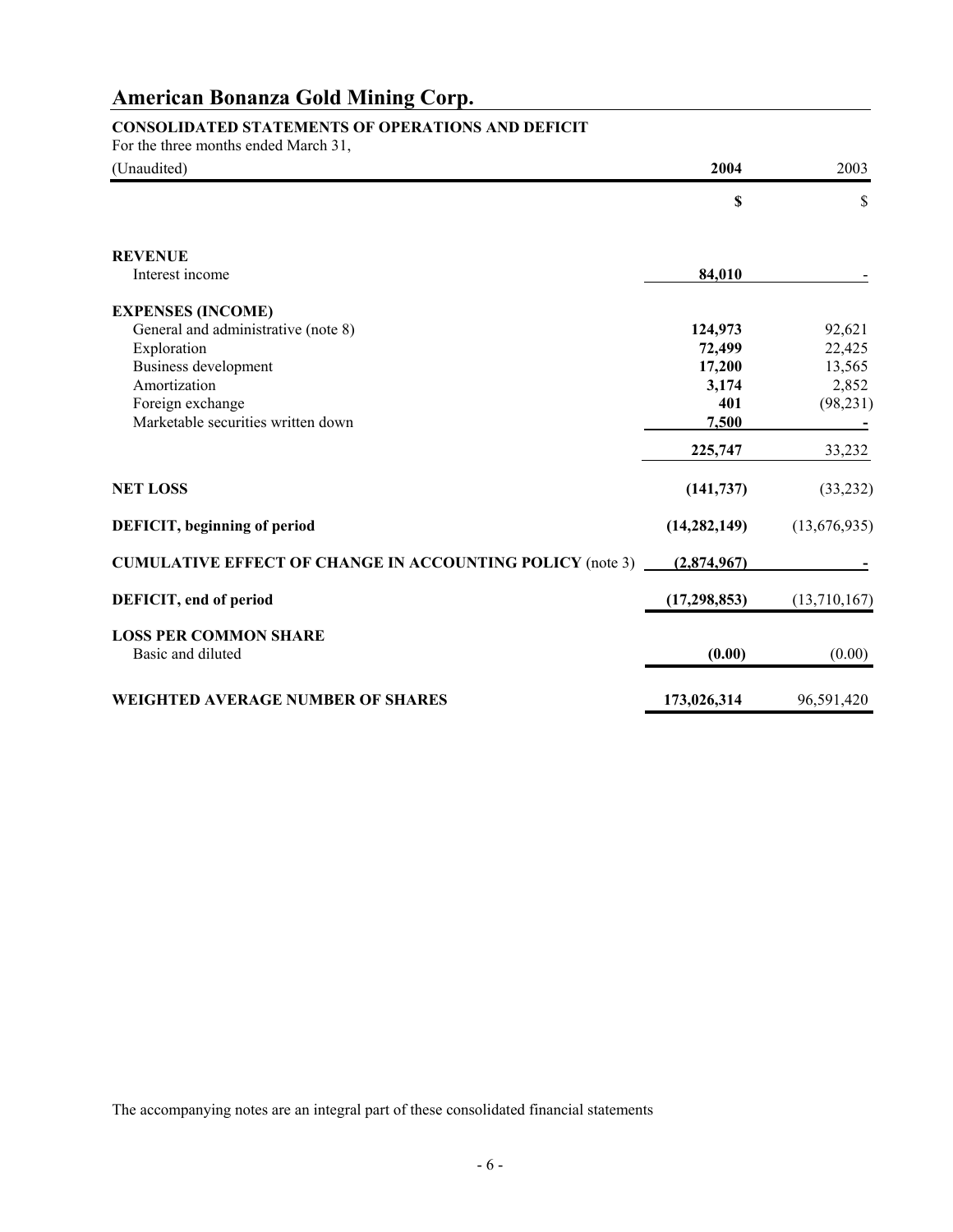### **CONSOLIDATED STATEMENTS OF CASH FLOWS**

For the three months ended March 31,

| (Unaudited)                                        | 2004                    | 2003                   |
|----------------------------------------------------|-------------------------|------------------------|
|                                                    | \$                      | \$                     |
| <b>OPERATING ACTIVITIES</b>                        |                         |                        |
| Net loss                                           | (141, 737)              | (33, 232)              |
| Items not affecting cash                           |                         |                        |
| Amortization<br>Marketable securities written down | 3,174<br>7,500          | 2,852                  |
| Foreign exchange gain on foreign denominated debt  |                         | (60, 390)              |
|                                                    |                         |                        |
|                                                    | (131, 063)              | (90, 770)              |
| Changes in non-cash operating accounts             |                         |                        |
| Accounts receivable<br>Accounts payable            | (70, 855)<br>(190, 286) | (13,280)<br>(233, 606) |
|                                                    |                         |                        |
|                                                    | (392, 204)              | (337, 656)             |
| <b>INVESTING ACTIVITIES</b>                        |                         |                        |
| Copperstone property                               | (800, 983)              | (491, 345)             |
| Other mineral properties                           | (353, 263)              |                        |
| Office equipment                                   |                         | (10, 183)              |
|                                                    | (1, 154, 246)           | (501, 528)             |
| <b>FINANCING ACTIVITIES</b>                        |                         |                        |
| Issue of common shares, net of issue costs         | 2,256,036               | 4,172,265              |
| Repayment of long-term debt (note 6)               |                         | (854, 451)             |
|                                                    | 2,256,036               | 3,317,814              |
| <b>INCREASE IN CASH</b>                            | 709,586                 | 2,478,630              |
|                                                    |                         |                        |
| CASH AND CASH EQUIVALENTS, beginning of period     | 13,406,295              | 1,616,691              |
| CASH AND CASH EQUIVALENTS, end of period           | 14,115,881              | 4,095,321              |
| SUPPLEMENTARY INFORMATION:                         |                         |                        |
| Cash flows include the following elements:         |                         |                        |
| Interest paid                                      |                         | 16,846                 |
| Income taxes paid                                  |                         |                        |

The accompanying notes are an integral part of these consolidated financial statements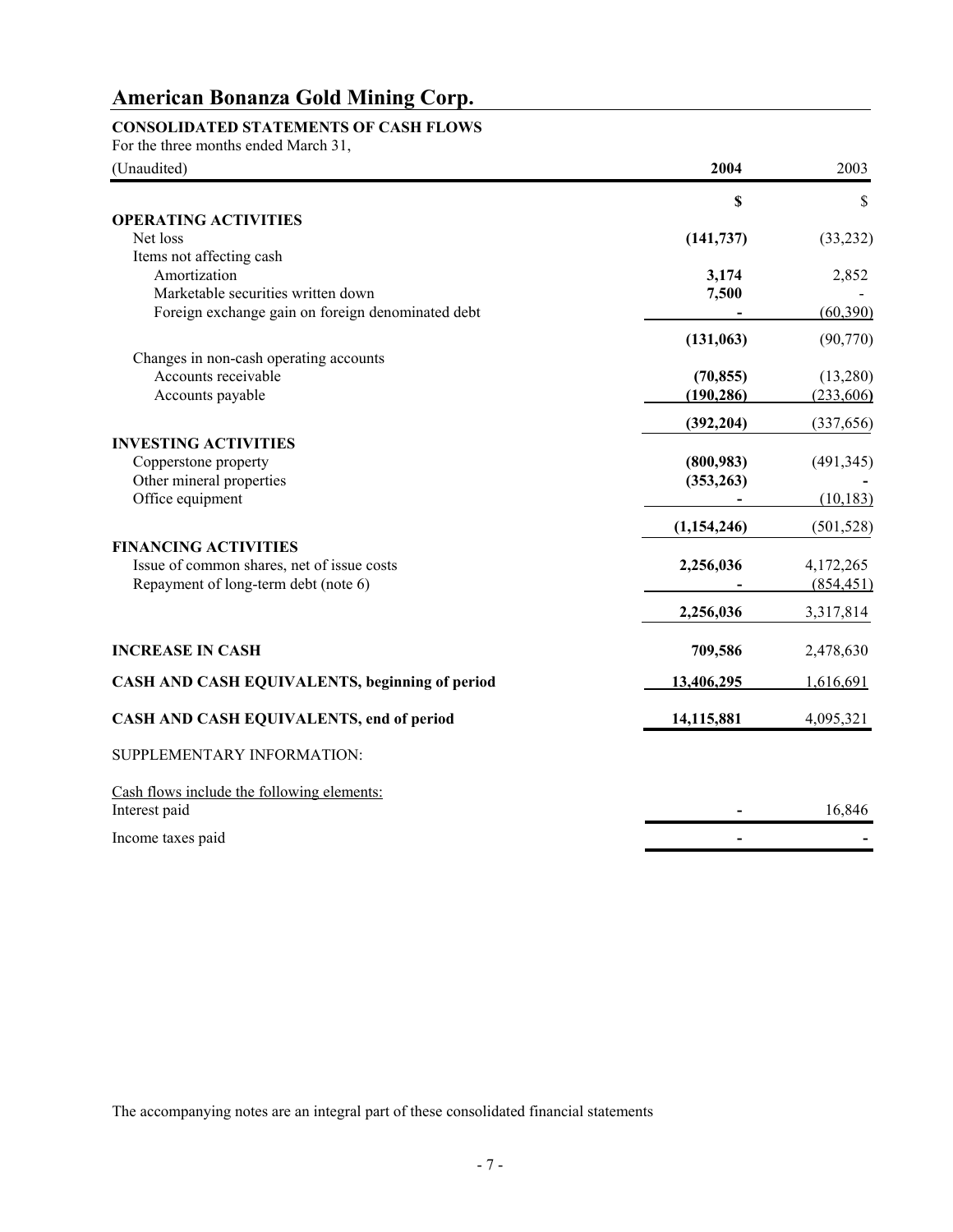**NOTES TO CONSOLIDATED FINANCIAL STATEMENTS** For the three months ended March 31, 2004 (Unaudited)

#### **1. NATURE OF OPERATIONS**

American Bonanza Gold Mining Corp. (the "Corporation") is a development stage mining company engaged in the identification, acquisition, exploration and development of high-grade precious metals properties located in the Great Basin of the American Southwest. The Corporation's properties contain defined mineral resources but the Corporation has not determined whether these properties contain mineral reserves which are economically recoverable. The recoverability of amounts capitalized is dependent upon the discovery of economically recoverable reserves, securing and maintaining title in the properties and obtaining the necessary financing to complete the exploration and development of these projects and upon the attainment of future profitable production. The amounts capitalized as deferred expenditures and property acquisition costs represent costs to date, and do not necessarily represent present or future values.

#### **2. BASIS OF PRESENTATION**

These financial statements have been prepared in accordance with Canadian generally accepted accounting principles for interim financial reporting, and the accounting policies used are consistent with the most recent annual audited financial statements. While these financial statements reflect all normal recurring adjustments which are, in the opinion of management, necessary for fair presentation of the results of the interim period, they do not include all of the information and notes required by Canadian generally accepted accounting principles for financial statements. The unaudited consolidated financial statements should be read in conjunction with the Corporation's audited consolidated financial statements and notes thereto included in the Corporation's Annual Report for the year ended December 31, 2003.

#### **3. CHANGE IN ACCOUNTING POLICY**

Effective January 1, 2004, the Corporation adopted the Canadian Institute of Chartered Accountants standard on stock-based compensation. Under this standard the Corporation is required to expense over the vesting period the fair value of stock options at the date of grant. As permitted by this standard the Corporation applied this change retroactively, without restatement, for stock options granted on or after January 1, 2002. As a result, the opening deficit as at January 1, 2004 was adjusted to reflect an expense of \$2,874,967 relating to stock options granted since January 1, 2002 with a corresponding increase to contributed surplus. For the three months ended March 31, 2004, no stock-based compensation expense was recorded as there were no stock options granted in the period.

Prior to January 1, 2004, no stock-based compensation expense was recognized when stock options were issued to employees or directors but pro forma disclosure was provided as if these grants were accounted for using the fair value method for stock options granted after January 1, 2002.

#### **4. MARKETABLE SECURITIES**

As at March 31, 2004, the Corporation held the following marketable securities:

|                            | Number of<br><b>Shares</b> | 2004        | March 31, December 31,<br>2003 |
|----------------------------|----------------------------|-------------|--------------------------------|
|                            |                            | (Unaudited) |                                |
|                            |                            |             |                                |
| American Nevada Gold Corp. | 300,000                    | 15.000      | 22.500                         |

Pursuant to the terms of the Option Agreement entered into with American Nevada Gold Corp. (note 5(b)) the Corporation received 300,000 common shares and other consideration for entering into this Agreement. The quoted market value of these securities was \$22,500 at December 31, 2003 and \$15,000 at March 31, 2004.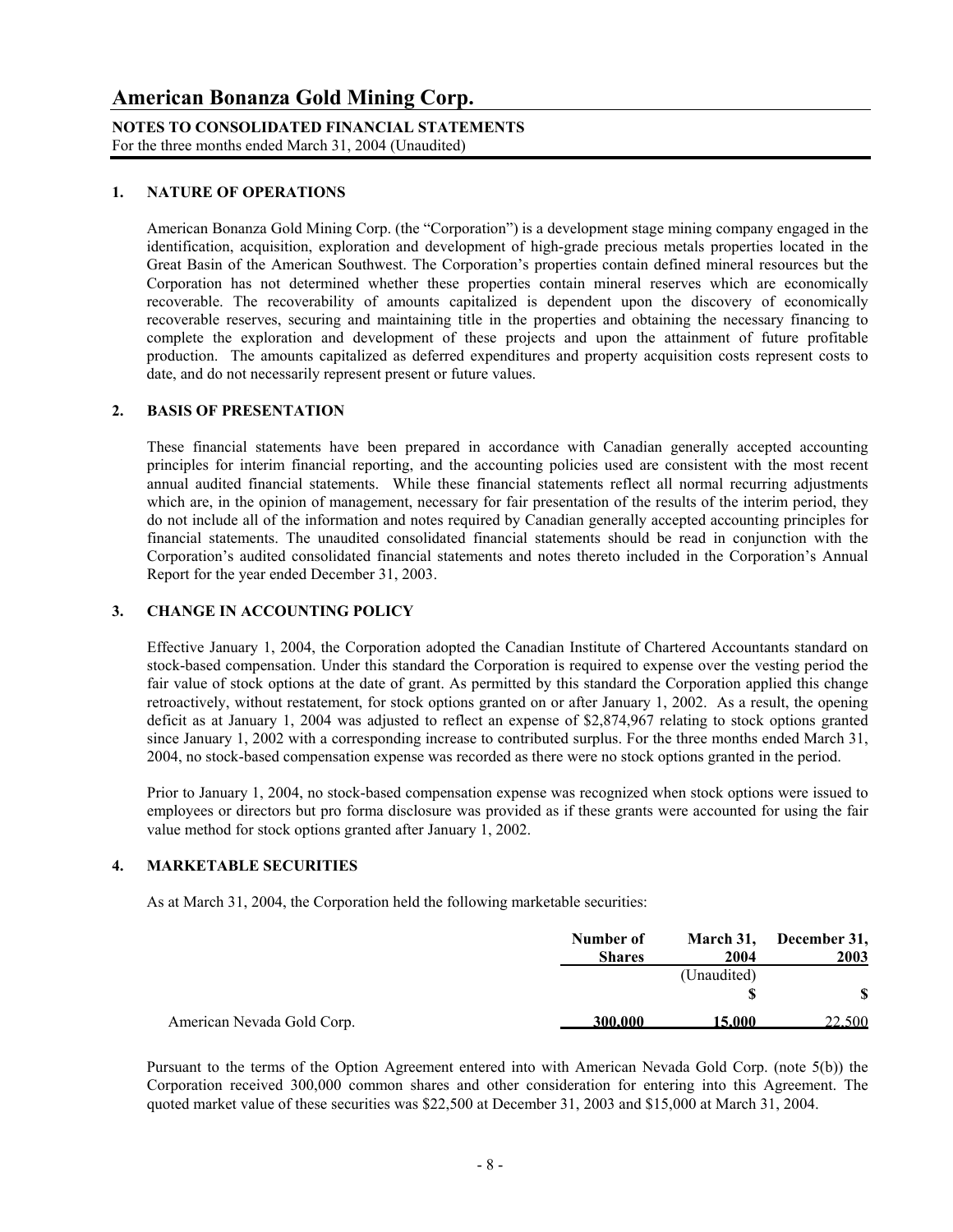# **NOTES TO CONSOLIDATED FINANCIAL STATEMENTS**

For the three months ended March 31, 2004 (Unaudited)

#### **5. MINERAL PROPERTIES**

|                 | March 31,   | December 31, |
|-----------------|-------------|--------------|
| Project         | 2004        | 2003         |
|                 | (Unaudited) |              |
|                 |             |              |
| Copperstone (a) | 10,113,056  | 9,312,073    |
| Pamlico (b)     | 1,595,078   | 1,595,078    |
| Gold Bar (b)    | 796,421     | 477,407      |
| Other $(c)$     | 55,807      | 21,558       |
|                 | 12,560,362  | 11,406,116   |

Schedule of mineral property expenditures during the three months ended March 31, 2004:

|                                                                 | Copperstone | Pamlico   | <b>Gold Bar</b> | Other  | <b>Total</b> |
|-----------------------------------------------------------------|-------------|-----------|-----------------|--------|--------------|
|                                                                 | S           | S         | S               | S      | S            |
| <b>Balance, December 31, 2003</b>                               | 9,312,073   | 1,595,078 | 477,407         | 21,558 | 11,406,116   |
| <b>Additions during the three</b><br>months ended March 31,2004 |             |           |                 |        |              |
| Drilling and underground support                                | 349,486     |           |                 |        | 349,486      |
| Geological consulting & related                                 | 133,775     |           |                 |        | 133,775      |
| Drilling, net of joint venture costs                            |             |           | 299,245         |        | 299,245      |
| Assaying                                                        | 101,543     |           |                 |        | 101,543      |
| Geophysics                                                      | 28,994      |           | 19,769          |        | 48,763       |
| Property acquisition costs                                      |             |           |                 | 34,249 | 34,249       |
| Site maintenance $&$ camp                                       |             |           |                 |        |              |
| Utilities and power                                             | 19,560      |           |                 |        | 19,560       |
| Property caretakers                                             | 15,815      |           |                 |        | 15,815       |
| Equipment purchase $&$ rentals                                  | 143,565     |           |                 |        | 143,565      |
| Telephone                                                       | 3,414       |           |                 |        | 3,414        |
| Maintenance, Supplies, Other                                    | 4,831       |           |                 |        | 4,831        |
|                                                                 | 800,983     |           | 319,014         | 34,249 | 1,154,246    |
| Balance,                                                        |             |           |                 |        |              |
| March 31, 2004 (Unaudited)                                      | 10,113,056  | 1,595,078 | 796,421         | 55,807 | 12,560,362   |

#### **(a) Copperstone**

The Corporation is currently engaged in exploring and developing the Copperstone gold property in La Paz County, Arizona, United States. The Corporation holds a 100 per cent leasehold interest in the Copperstone Project. The landlord is The Patch Living Trust and the lease is for a 10 year term starting June 12, 1995, renewable by the Corporation for one or more ten-year terms at the Corporation's option under the same terms and conditions. The Corporation is obligated to pay for all permitting and state lease bonding, insurance, taxes, and to pay a 1 per cent production gross royalty so long as the price of gold in US dollars is less than US\$350 per ounce (royalty increases to 6 per cent as price of gold increases to over US\$551 per ounce), with a minimum advance royalty per year of US\$30,000.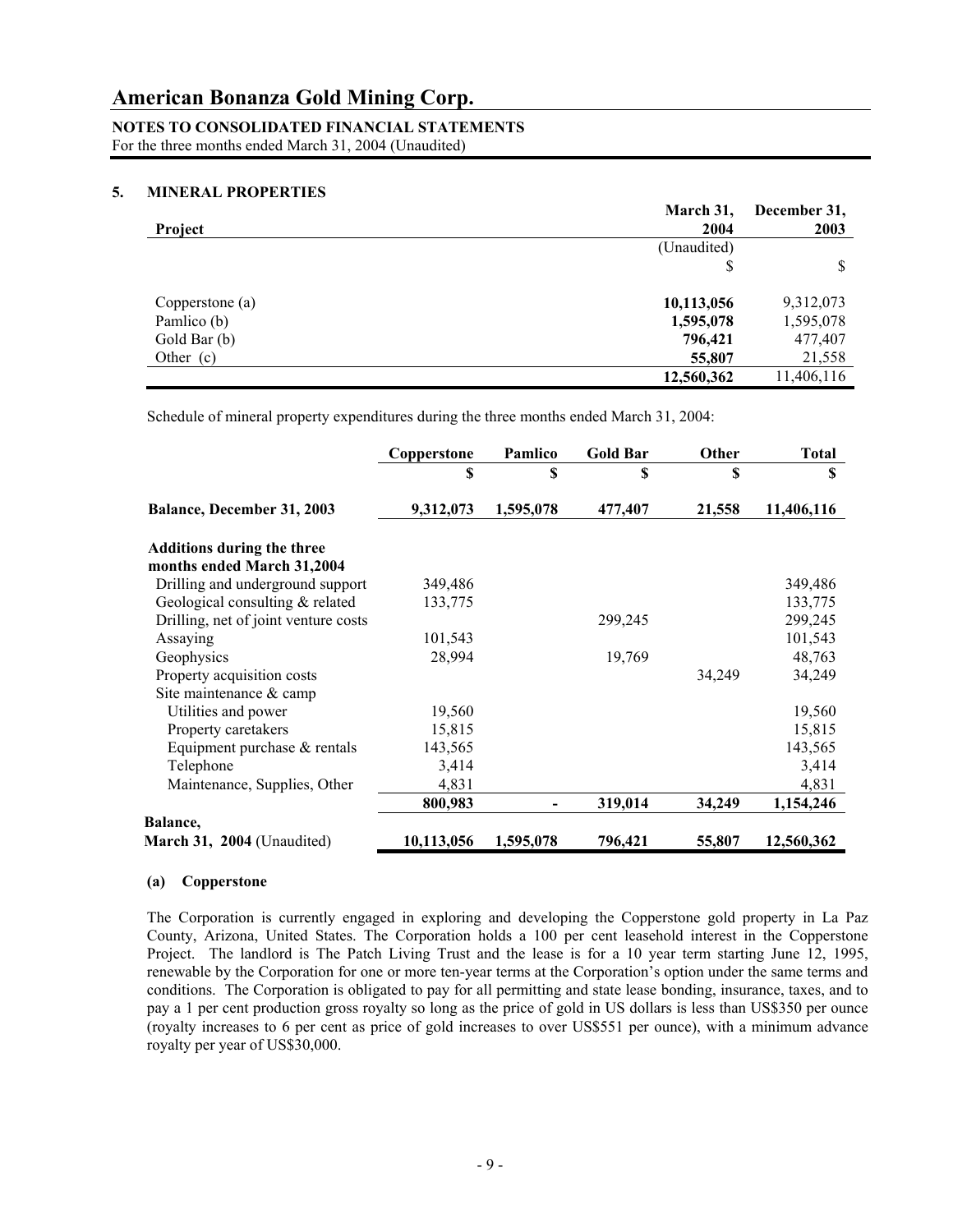**NOTES TO CONSOLIDATED FINANCIAL STATEMENTS** For the three months ended March 31, 2004 (Unaudited)

#### **5. MINERAL PROPERTIES** (Continued)

In August 1998, the Corporation entered into an agreement (the "Arctic Joint Venture") with Arctic Precious Metals Inc. ("Arctic"), a subsidiary of Royal Oak Mines Inc., to explore and develop the Copperstone gold property. Pursuant to the Arctic Joint Venture, the Corporation acquired a 25 percent interest in the Copperstone Project for a cash payment of US\$500,000 with an option to increase its interest in the property to 80 percent by incurring US\$4,000,000 of exploration expenditures and other payments. Additionally the Corporation has agreed to make a US\$30,000 annual advance royalty payment to the property owner.

 In November 1999, the Corporation entered into a purchase and sale agreement with Arctic whereby the Corporation agreed to purchase for US\$1,000,000 all of Arctic's rights, title and interest in the Copperstone Project owned by Arctic who was undergoing U.S. Bankruptcy Code Chapter 11 financial restructuring.

During 2002, court approval was received in Arctic's U.S. bankruptcy proceedings and on March 4, 2002 the Corporation completed the acquisition of the remaining 75 percent not already owned in the Copperstone property at a cost of US\$1,000,000, having received the necessary approvals from the U.S. Bankruptcy Court. Funding for this acquisition was by way of a loan of US\$1,100,000 from Brascan Financial Corporation ("Brascan") (note 6).

 In June 2000, the Corporation entered into an agreement (the Copperstone D-Zone Joint Venture) with Centennial Development Corporation ("CDC") for the underground exploration and extraction of mineralized materials from the D-Zone of up to 50,000 tons of mineralized material from the Copperstone property. Pursuant to the Copperstone D-Zone Joint Venture, as amended, the Corporation assumed a 55 percent interest in the Copperstone D-Zone Joint Venture for a cash payment of US\$375,000 with an option to increase its interest in the property as follows:

- (a) additional 5 percent interest if the Corporation provides all funding necessary to complete Phase One as documented in the agreement; and,
- (b) further 15 percent interest for a cash payment of US\$500,000.

 During 2001, Phase One was completed and the Corporation earned the additional 5 percent interest in the Copperstone D-Zone Joint Venture for a total earned interest of 60 percent.

 On February 14, 2002, the Corporation entered into an agreement with CDC whereby it would acquire the remaining 40 percent interest of the D-Zone Joint Venture not already owned for the following consideration:

- (a) assumption of a total of US\$325,000 of Copperstone related liabilities and if these liabilities exceed the estimated amount then the additional amounts will be paid equally by CDC and the Corporation. These liabilities were previously recorded by the Corporation as at December 31, 2000 and as at December 31, 2003 all of these liabilities have either been paid or settled;
- (b) assumption of an estimated CDC payroll tax liability of up to US\$180,000 that may arise. If these liabilities exceed the estimated amount, then the additional amounts will be paid equally by CDC and the Corporation;
- (c) US\$345,000 payable to CDC and or its principal on or before July 31, 2002;
- (d) A net smelter royalty of three percent paid to CDC from the first 50,000 tons of mineralized material extracted from the D-Zone, subsequent to repayment of the Brascan loan agreement (note 6); and,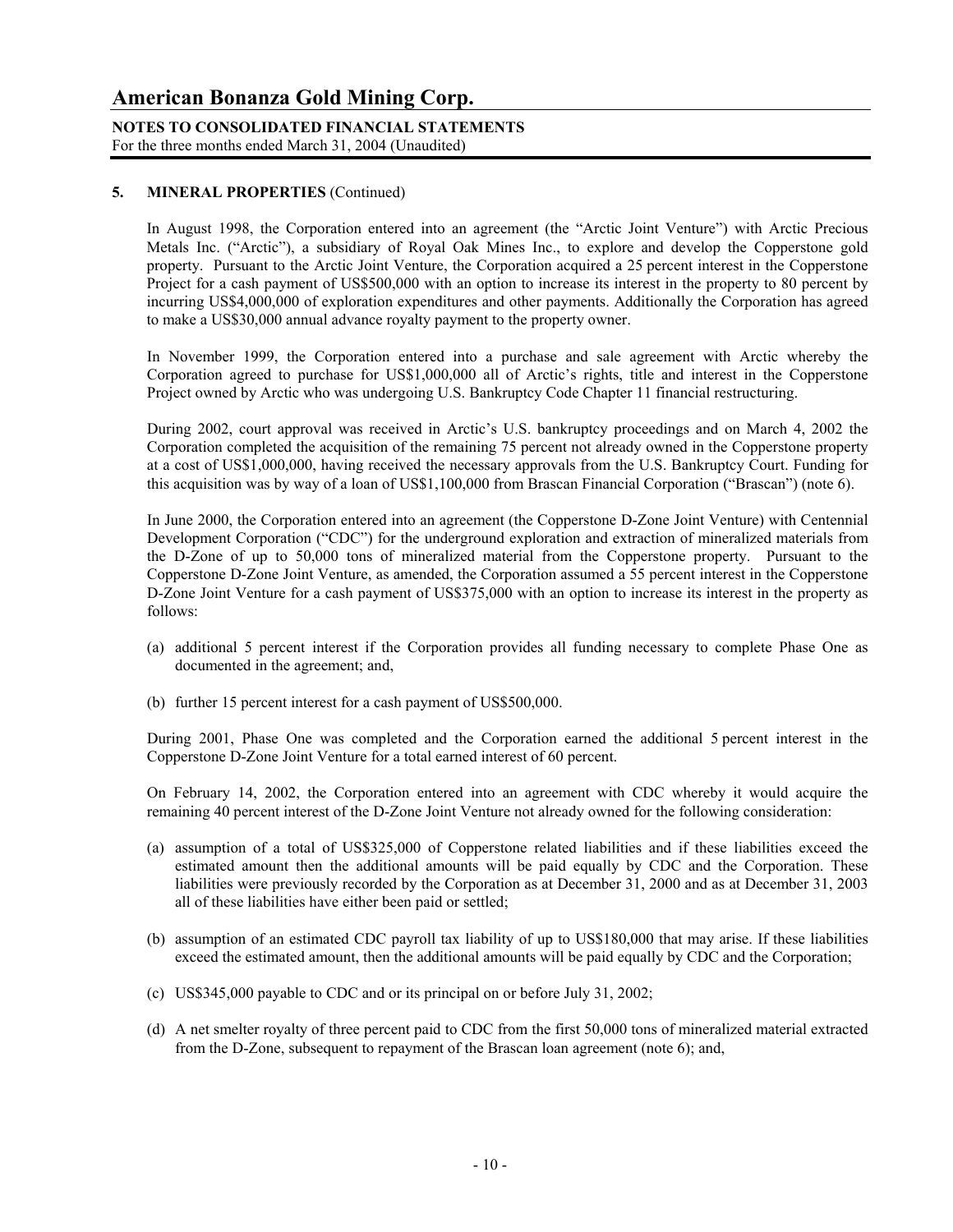#### **NOTES TO CONSOLIDATED FINANCIAL STATEMENTS** For the three months ended March 31, 2004 (Unaudited)

#### **5. MINERAL PROPERTIES** (Continued)

(e) US\$70,000 from initial proceeds from extraction of mineralized materials from the D-Zone, following repayment of the Brascan loan agreement (note 6).

During 2002, the Corporation paid US\$345,000 to CDC in accordance with the above agreement and recorded a further US\$180,000 in accounts payable to reflect the estimated CDC payroll tax liability that may arise.

 During 2002, the Corporation entered into mining services agreement with an Underground Mining Contractor ("Mining Contractor") for purposes of the development and extension of an existing underground decline in the D-Zone to establish underground infrastructure for subsequent exploration and development programs. On the basis of meeting certain pre-determined performance criteria the Mining Contractor can earn up to a 5 percent net profits royalty from the D-Zone bulk sample of up to 50,000 tons of mineralized material. The bulk sample program has been deferred indefinitely as a result of the Corporation's current exploration and development programs.

All required payments were made with respect to the Copperstone project during 2003 therefore, the claims held are in good standing until August 2004.

#### **(b) Pamlico and Gold Bar**

 Through the acquisition of Bonanza Gold Inc. and its wholly-owned subsidiary, Bonanza Explorations Inc., in 2000 the Corporation owned, or controlled by option, a number of exploration projects in the State of Nevada, U.S.A. The primary projects consisted of Pamlico, Golden Arrow, Gilbert, Gold Bar and Snowstorm properties. During 2001 the Corporation returned the Golden Arrow project to the property vendor and released the Snowstorm, Gilbert and other mineral claims recognizing a write-down of \$893,558 during the year ended December 31, 2001.

 The Pamlico and Gold Bar projects currently comprise 133 patented and unpatented mining claims covering approximately 10 square kilometers which are prospective for gold. An annual cash filing of US\$110 per unpatented claim is required to be paid to the Bureau of Land Management and the local counties. Annual taxes on patented claims are payable to the local authorities. All required payments were made with respect to the Pamlico and Gold Bar projects during 2003; therefore, the claims held are in good standing until August 2004.

 The Pamlico property is located in Mineral County, 15 kilometres from Hawthorne, Nevada. Pamlico was subject to a cash payment of US\$25,000 due November 2001 which was deferred and paid in 2002. In 2002, a cash payment of US\$150,000 was made. On November 13, 2003 the Corporation made a cash payment of US\$150,000 and deferred the final remaining cash payment of US\$525,000 until November 2004. The property is subject to a 1 percent net profits interest royalty after the final cash payment. Pamlico has no associated work commitments.

 The Gold Bar property is located in Eureka County, 50 kilometres northwest of Eureka, Nevada. Gold Bar is subject to a 2 percent net smelter royalty capped at US\$1,000,000 on future production.

On September 27, 2002 the Corporation entered into an Option Agreement with American Nevada Gold Corp. ("American Nevada"). Under the terms of the Option Agreement, American Nevada was granted an option to earn a 50 percent interest in both the Pamlico and Gold Bar properties by way of providing cash and securities with a value of \$131,500 and funding exploration expenditures over a three year period totalling \$3,600,000. Joint venture funding of approximately \$540,000 has been received or accrued as at March 31, 2004 (December 31, 2003 - \$525,000). On September 9, 2003 American Nevada elected not to proceed with Year 2 and 3 of this option agreement and retained a 5 percent interest in both the Pamlico and Gold Bar properties subject to standard dilution provisions.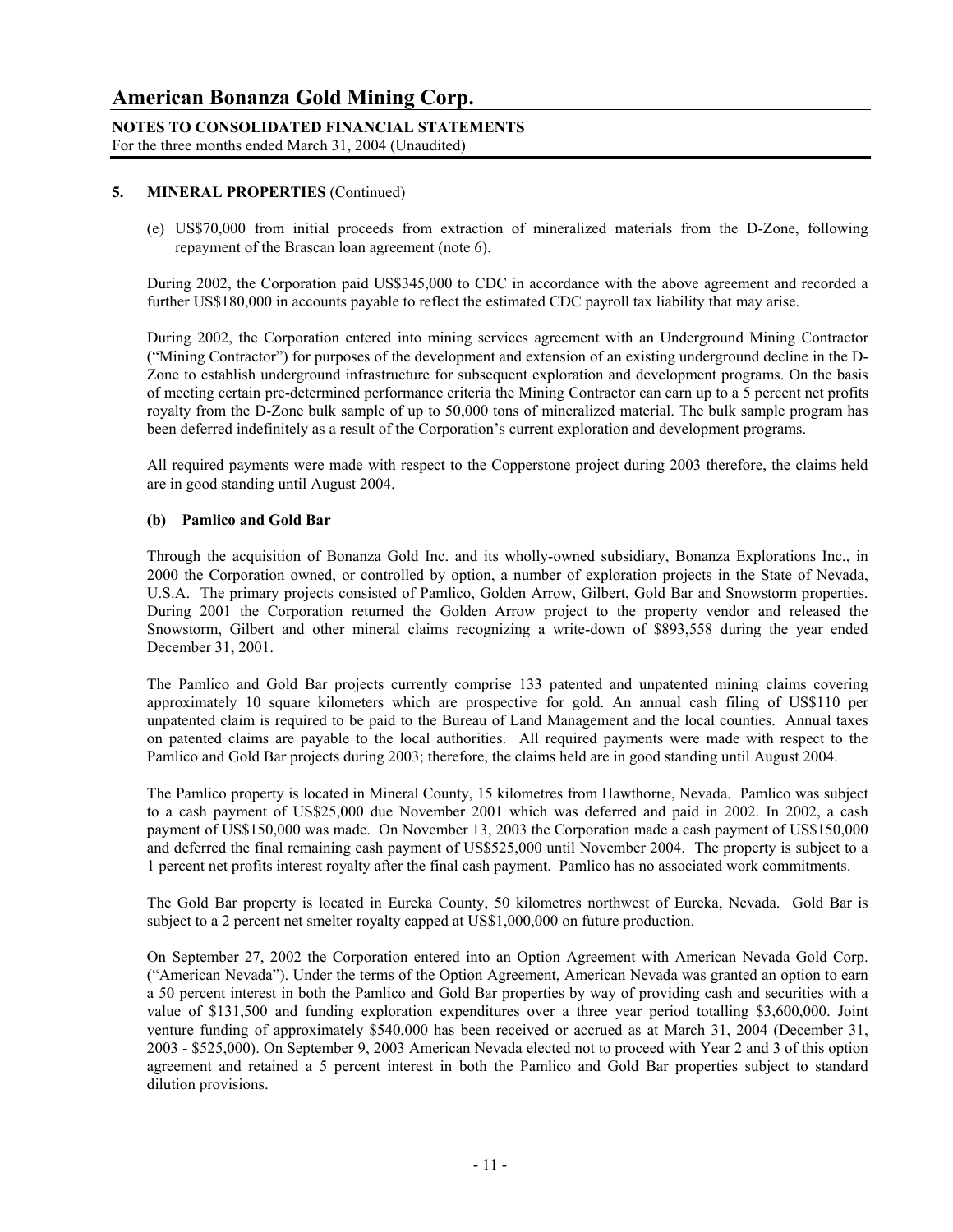#### **5. MINERAL PROPERTIES** (Continued)

#### **(c) Other**

The Oatman property is located in Mohave County in Northwest Arizona. The Corporation acquired 600 hectares through the staking of 67 unpatented mining claims in November, 2003. The Oatman gold district was discovered in 1864 and was mined continuously through the 1930's.

The Belmont property is located in the Belmont Mining District of Nevada in Nye County, about 40 miles north of Tonopah and 14 miles east of the 10 million ounce Round Mountain Gold Mine, in the Walker Lane Mineral Belt. The Corporation acquired 200 hectares through the staking of 23 unpatented mining claims in February 2004. Silver was discovered at Belmont in 1865 and was mined continuously to 1891, with intermittent production from 1920 to 1951.

#### **6. LONG-TERM DEBT**

In connection with the acquisition of the remaining 75 percent interest in the Copperstone project not already owned (note 5), the Corporation received a loan of US\$1,100,000 from Brascan Financial Corporation ("Brascan"), fully secured against the assets of the Corporation (the "Brascan Loan") with interest accruing at the U.S. Base Rate and to be paid monthly. The Corporation granted Brascan non-transferable warrants, which were exercised on March 4, 2004, to purchase up to 1,500,000 common shares of the Corporation at \$0.13 per share (note 7).

Under the terms of the agreement with Brascan, the Brascan Loan was repayable in two equal installments of US\$550,000 on March 4, 2003 and March 4, 2004, and in addition the Corporation agreed to cause all proceeds, net of reasonable commissions, legal and other expenses related to such transaction, of any issuance of securities of the Corporation in excess of the aggregate sum of US\$1,000,000 received by the Corporation at any time during which the loan was outstanding, to be immediately paid to Brascan in accordance with the following formula:

- (a) 10% of cumulative proceeds greater than US\$1,000,000 but less than US\$2,000,000;
- (b) 20% of cumulative proceeds equal to or greater than US\$2,000,000 but less than US\$4,000,000; and
- (c) 30% of cumulative proceeds equal to or greater than US\$4,000,000 but less than US\$6,000,000.

As a result of the Corporation's public offering completed on June 10, 2002 (note 7) the Corporation paid Brascan US\$12,800 on July 2, 2002 as a partial principal repayment of the loan outstanding. On March 4, 2003 the Corporation repaid US\$537,200 to satisfy its repayment obligation in 2003. On October 29, 2003 the Corporation paid out its remaining loan facility with Brascan with a final payment of US\$550,000 on the basis of the preferential repayment terms, described above, that resulted from the Corporation's private placement and public offering completed on October 23, 2003 (note 7).

#### **7. SHARE CAPITAL**

#### **Authorized**

The authorized share capital of the Corporation consists of 400,000,000 (2003 - 400,000,000) Class "A" common voting shares without par value, and 100,000,000 Class "B" preferred shares without par value, issuable in series.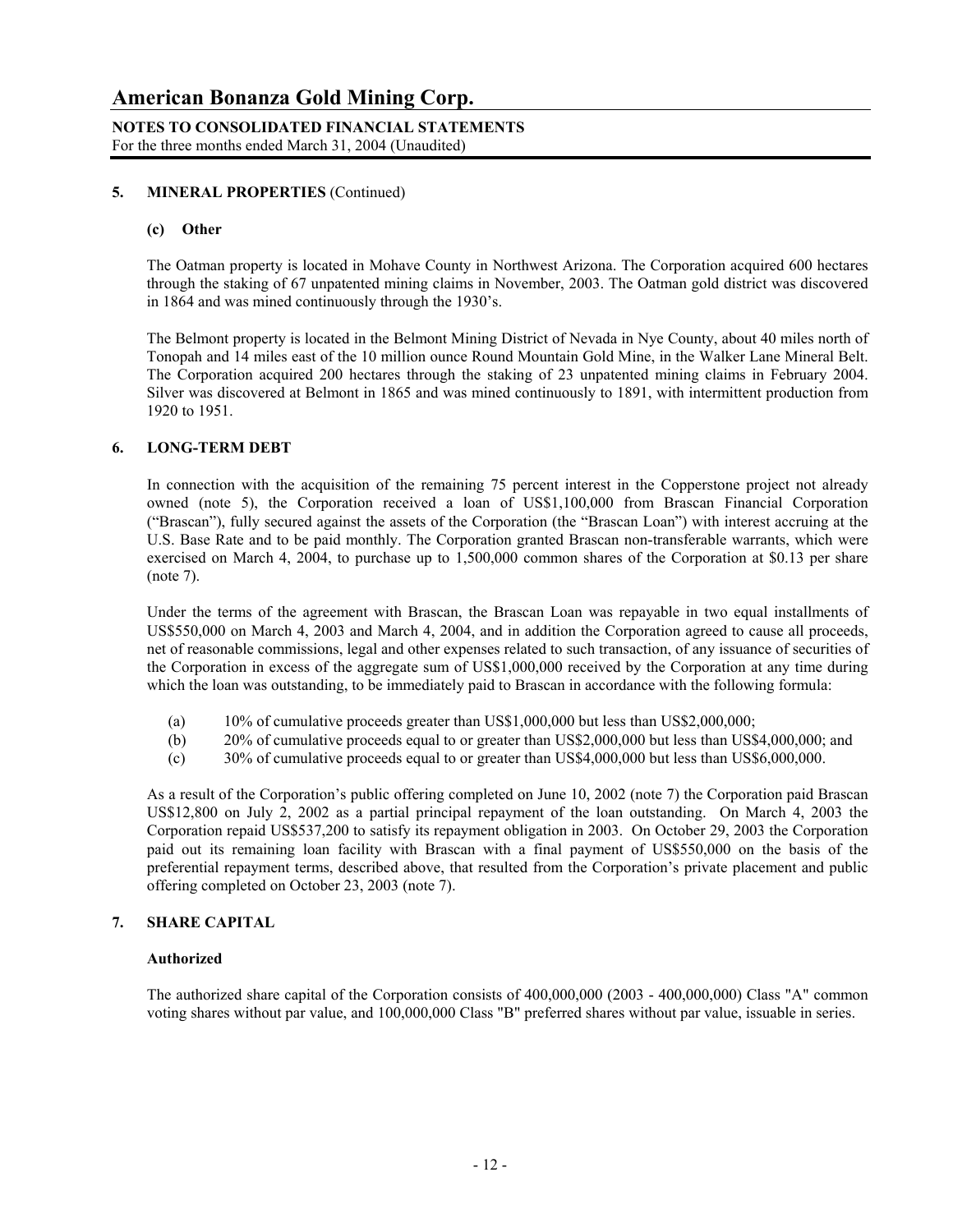# **NOTES TO CONSOLIDATED FINANCIAL STATEMENTS**

For the three months ended March 31, 2004 (Unaudited)

#### **7. SHARE CAPITAL** (Continued)

| <b>Issued – Class A Common</b>              | Number of<br><b>Common Shares</b> | Amount          |
|---------------------------------------------|-----------------------------------|-----------------|
| <b>Balance, December 31, 2002</b>           | 93,266,394                        | S<br>21,329,982 |
|                                             |                                   |                 |
| <b>Shares issued for:</b>                   |                                   |                 |
| Private placements                          | 50,438,311                        | 13,025,000      |
| Corporate finance fee on private placements | 1,425,000                         |                 |
| Public offering                             | 7,142,858                         | 2,000,000       |
| Corporate finance fee on public offering    | 220,000                           |                 |
| Warrant exercise                            | 14,316,171                        | 2,991,744       |
| Stock option exercise                       | 600,000                           | 94,500          |
| Share issue costs                           |                                   | (1, 232, 472)   |
| <b>Balance, December 31, 2003</b>           | 167,408,734                       | 38,208,754      |
| <b>Shares issued for:</b>                   |                                   |                 |
| Warrant exercise                            | 8,892,727                         | 2,256,036       |
| Balance, March 31, 2004 (Unaudited)         | 176,301,461                       | 40,464,790      |

On January 31, 2003 the Corporation completed a brokered private placement of 18,295,454 units at a price of \$0.22 per unit totaling \$4,025,000. Each unit is comprised of one common share and one half of a non-transferable common share purchase warrant. Each whole non-transferable common share purchase warrant entitles the holder to acquire one additional common share for a period of one year until January 31, 2004 at a price of \$0.28.

Canaccord as agent for this offering was paid an agent fee of 7 percent on the aggregate gross proceeds, agent warrants totaling 1,829,545 representing 10 percent of the number of units sold, exercisable under the same terms as the private placement, and a corporate finance fee payable through the issuance of 450,000 units. Each unit is comprised of one common share and one non-transferable warrant exercisable under the same terms as the private placement.

On October 23, 2003, the Corporation completed a public offering of 7,142,858 units at a price of \$0.28 per unit totaling \$2,000,000. Each unit is comprised of one common share and one-half of a non-transferable common share purchase warrant. Each whole non-transferable common share purchase warrant will entitle the holder to acquire one additional common share for a period of two years until October 23, 2005 at a price of \$0.35.

Canaccord as agent for this offering was paid an agent fee of 7 percent on the aggregate gross proceeds, agent warrants totaling 714,286 representing 10 percent of the number of units sold, exercisable under the same terms as the public offering, and a corporate finance fee payable through the issuance of 220,000 units. Each unit is comprised of one common share and one non-transferable common share purchase warrant exercisable under the same terms as the public offering.

Additionally on October 23, 2003, the Corporation also completed a brokered private placement of 32,142,857 units at a price of \$0.28 per unit totaling \$9,000,000. Each unit is comprised of one common share and one-half of a transferable common share purchase warrant. Each whole transferable common share purchase warrant entitles the holder to acquire one additional common share for a period of three years until October 23, 2006 at a price of \$0.35.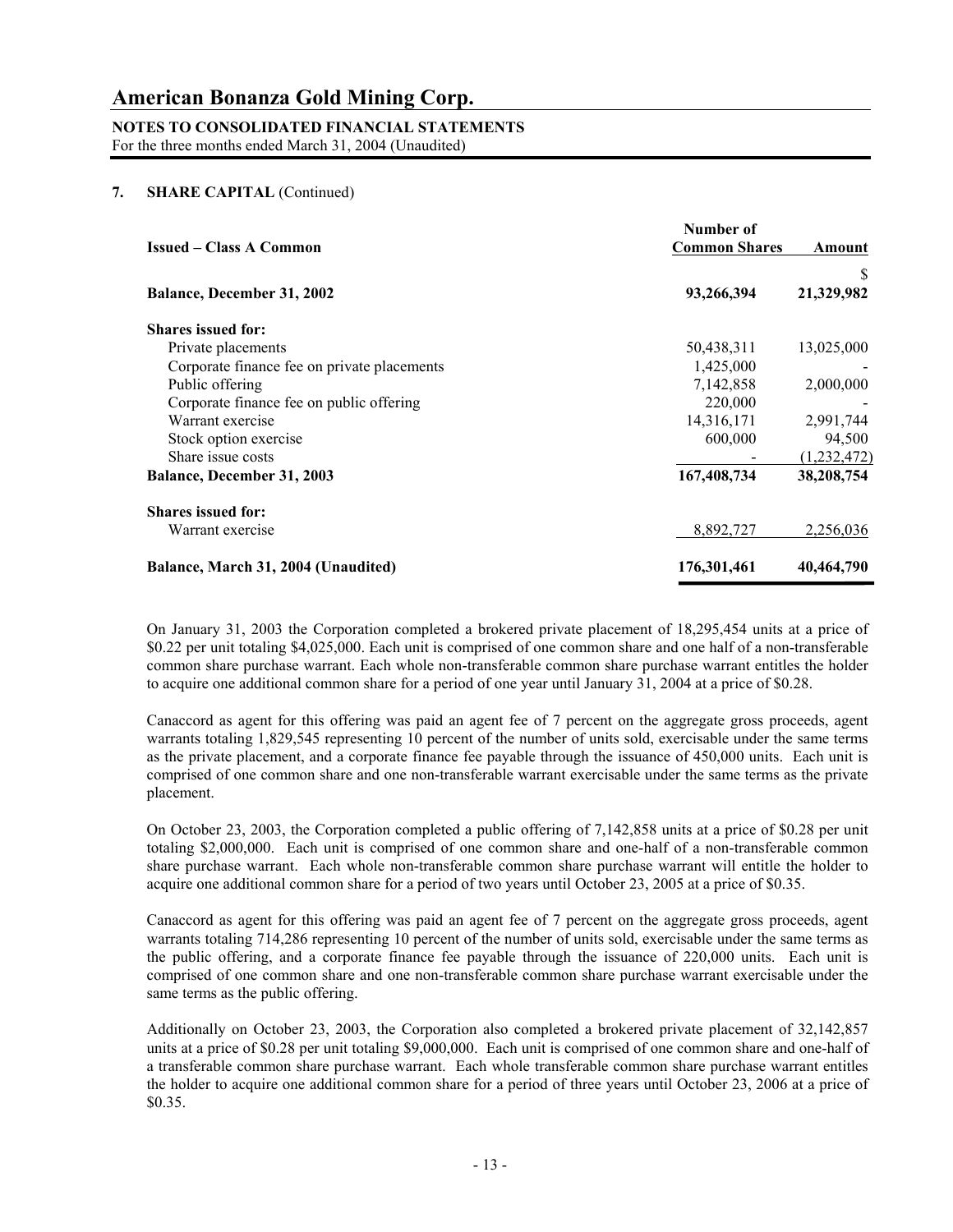**NOTES TO CONSOLIDATED FINANCIAL STATEMENTS** For the three months ended March 31, 2004 (Unaudited)

#### **7. SHARE CAPITAL** (Continued)

Canaccord as agent for this offering was paid an agent fee of 7 percent on the aggregate gross proceeds, agent warrants totaling 3,214,286 representing 10 percent of the number of units sold and a corporate finance fee payable through the issuance of 975,000 units. Each unit is comprised of one common share and one transferable common share purchase warrant exercisable under the same terms as the private placement.

#### **Options**

The Corporation grants incentive stock options as permitted pursuant to the Corporation's Stock Option Plan ( the "Plan") approved by the shareholders on June 13, 2003. The Plan has been structured to comply with the rules of the TSX Venture Exchange. The aggregate number of common shares which may be subject to option at any one time may not exceed 10% of the issued common shares of the Corporation as of that date – including options granted prior to the adoption of the Plan. Options may not be granted for a term exceeding 5 years, and the term will be reduced if the Optionee dies to a term of one year following the date of death, and if the Optionee ceases to be qualified to receive options from the Corporation 30 days after the date of such cessation. All options vest when granted unless otherwise specified by the Board of Directors.

 The Corporation has granted stock options to acquire an aggregate of 15,160,000 common shares to directors, officers, employees and consultants exercisable at between \$0.10 and \$0.42 per share at varying times up until October 27, 2008 as follows:

|                                               | <b>Number</b><br>of Shares | Weighted average<br>exercise price |
|-----------------------------------------------|----------------------------|------------------------------------|
| <b>Balance, December 31, 2001</b>             | 3,040,000                  | \$0.16                             |
| Granted                                       | 6,710,000                  | \$0.14                             |
| Exercised                                     | (50,000)                   | \$0.10                             |
| Cancelled                                     | (690,000)                  | \$0.17                             |
| <b>Balance, December 31, 2002</b>             | 9,010,000                  | \$0.15                             |
| Granted                                       | 7,850,000                  | \$0.40                             |
| Exercised                                     | (600,000)                  | \$0.16                             |
| Cancelled                                     | (1,100,000)                | \$0.15                             |
| Balance, December 31, 2003 and March 31, 2004 | 15,160,000                 | \$0.28                             |

 The fair value of 650,000 options granted to geological consultants has been estimated at \$232,542 and has been allocated to the Copperstone gold property. Subsequent to March 31, 2004, 1,550,000 options were granted at \$0.30 with an expiry of May 17, 2009.

The following table summarizes stock options outstanding and exercisable at March 31, 2004:

| Number of      |                       |                    |
|----------------|-----------------------|--------------------|
| <b>Options</b> | <b>Exercise Price</b> | <b>Expiry Date</b> |
| 1,600,000      | \$0.15                | December 22, 2005  |
| 2,210,000      | \$0.10                | March 4, 2007      |
| 3,500,000      | \$0.17                | December 6, 2007   |
| 1,250,000      | \$0.31                | February 24, 2008  |
| 250,000        | \$0.29                | May 9, 2008        |
| 6,350,000      | \$0.42                | October 27, 2008   |
| 15,160,000     |                       |                    |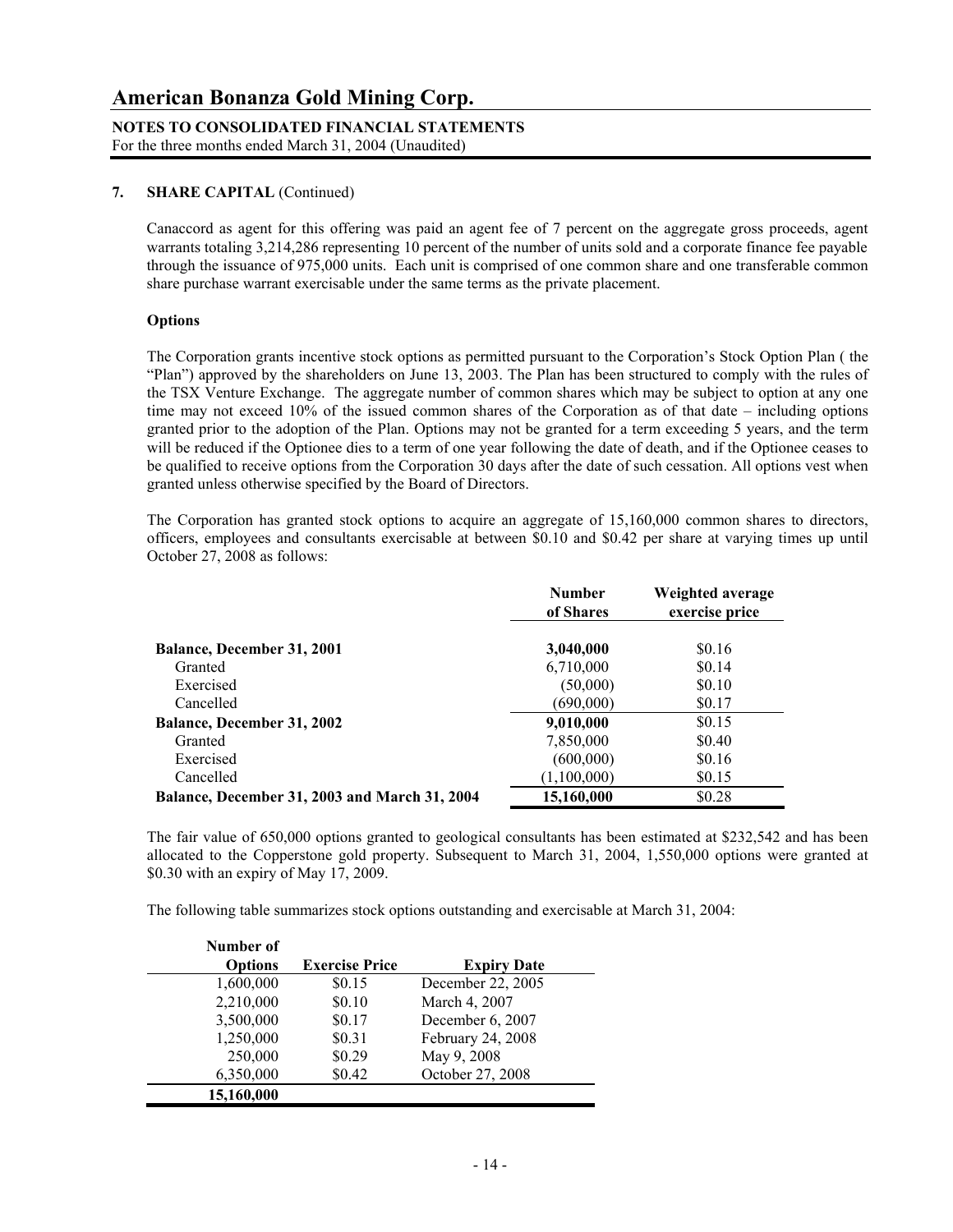#### **7. SHARE CAPITAL** (Continued)

#### **Warrants**

 The Corporation has granted common share purchase warrants ("warrants") to acquire an aggregate of 43,740,583 common shares as follows:

| Number of  |                       |                    |
|------------|-----------------------|--------------------|
| warrants   | <b>Exercise Price</b> | <b>Expiry Date</b> |
| 13,063,919 | \$0.17                | June 10, 2004      |
| 6,648,333  | \$0.17                | October 18,2004    |
| 3,828,867  | \$0.35                | October 23, 2005   |
| 20,199,464 | \$0.35                | October 23, 2006   |
| 43,740,583 |                       |                    |

The weighted average exercise price of these warrants is \$0.27 per share. Subsequent to March 31, 2004 355,562 warrants were exercised at \$0.17.

#### **Shares held in escrow**

 At December 31, 2002, 9,000,000 common shares of the 20,000,000 common shares of the Corporation issued to acquire Bonanza Gold Inc. remained in escrow. On March 14, 2003 the Corporation qualified and met the requirements for a TIER 1 issuer on the TSX Venture Exchange and as result of the change in classification all remaining common shares held in escrow were released.

#### **8. GENERAL AND ADMINISTRATIVE EXPENSES**

|                                          | 2003    | 2002   |
|------------------------------------------|---------|--------|
|                                          | S       | \$     |
| Management fees, consulting and salaries | 65,413  | 56,345 |
| Office and administration                | 13,813  | 4,080  |
| Legal and accounting                     | 10,948  | 14,594 |
| Public company expenses                  | 34,799  | 17,602 |
|                                          | 124,973 | 92.621 |